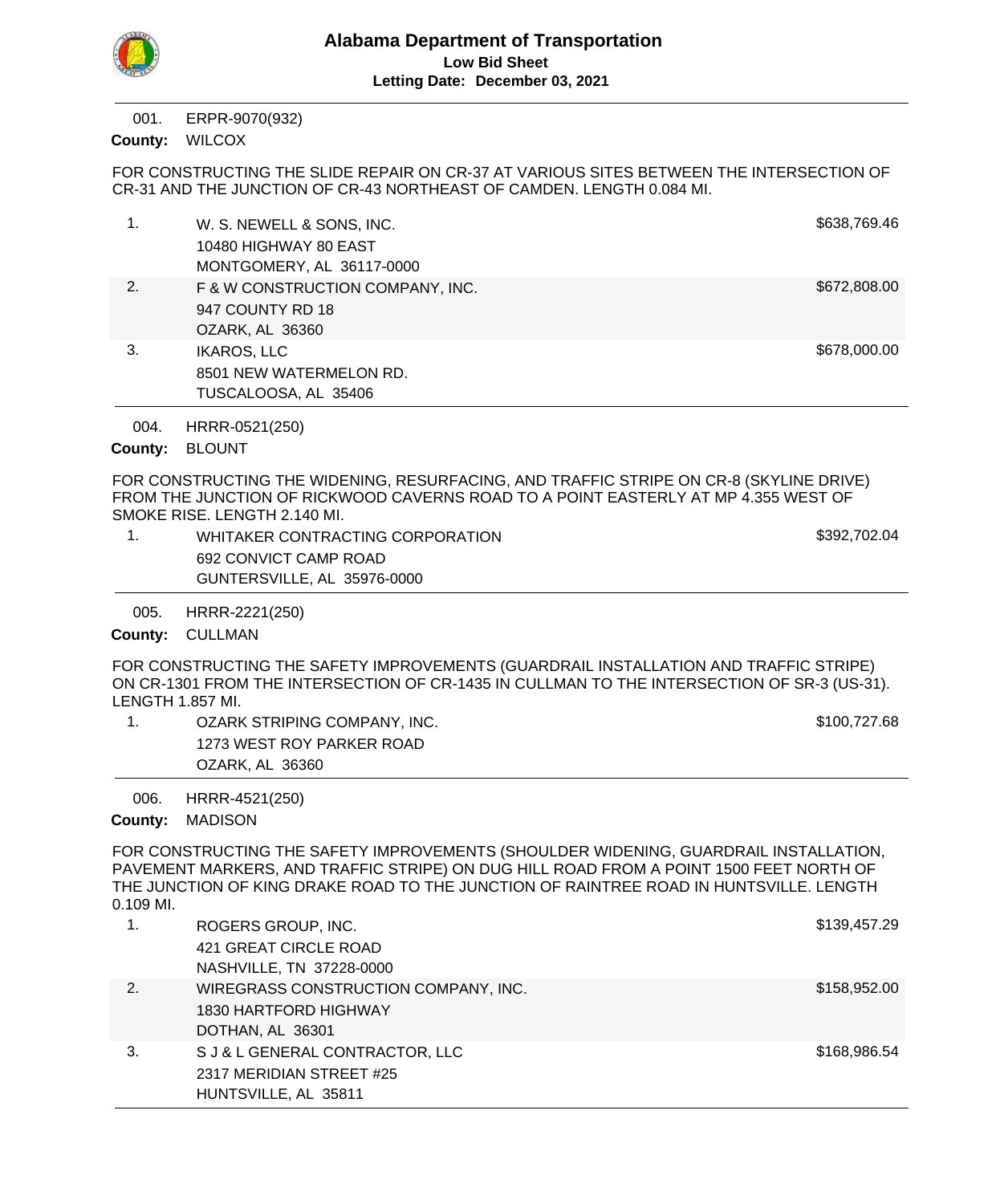### HSIP-0008(600) 009.

## County: RUSSELL

FOR CONSTRUCTING THE ROADWAY IMPROVEMENTS (HIGH FRICTION SURFACE TREATMENT) ON THE SR-8 (US-80) EASTBOUND RAMP FROM THE SR-1 (US-280) INTERCHANGE TO THE INTERSECTION OF SOUTH RAILROAD STREET IN PHENIX CITY. LENGTH 0.227 MI.

| THE TRUESDELL CORPORATION | \$257,257.00 |
|---------------------------|--------------|
| 1310 WEST 23RD ST         |              |
| TEMPE, AZ 85282           |              |

### HSIP-I085(375) 011.

# County: MONTGOMERY

FOR CONSTRUCTING THE ROADWAY IMPROVEMENTS (HIGH FRICTION SURFACE TREATMENT) ON THE I-85 SOUTHBOUND RAMP TO I-65 (SOUTHBOUND) IN MONTGOMERY. LENGTH 0.222 MI.

|    | RAM CONSTRUCTION SERVICES OF MICHIGAN, INC.<br>13800 ECKLES ROAD<br>LIVONIA, MI 48150 | \$254,151.58 |
|----|---------------------------------------------------------------------------------------|--------------|
| 2. | VENTURE CONSTRUCTION, INC.<br>42 LOCKE ROAD<br>CONCORD, NH 03301                      | \$308,315.56 |
| 3. | GIBSON & ASSOCIATES, INC.<br>11210 RYLIECREST DR<br>BALCH SPRINGS, TX 75180           | \$334,282.71 |

IM-I059(409) 014.

**Counties: ETOWAH AND DEKALB** 

FOR CONSTRUCTING THE RECONSTRUCTION (GRADING, DRAINAGE, PAVEMENT, AND PAVEMENT REMOVAL) ON I-59 (NORTHBOUND ROADWAY AND THE SOUTHBOUND OUTSIDE SHOULDER) FROM 0.390 MILE SOUTH OF THE CR-276 (STEPHENS GAP ROAD) OVERPASS NORTHEAST OF REECE CITY TO APPROXIMATELY 0.500 MILE SOUTH OF THE SR-68 (EXIT 205) INTERCHANGE IN COLLINSVILLE. LENGTH 10.896 MI.

| WIREGRASS CONSTRUCTION COMPANY, INC.           | \$43,984,832.00 |
|------------------------------------------------|-----------------|
| 1830 HARTFORD HIGHWAY                          |                 |
| DOTHAN, AL 36301                               |                 |
| VULCAN MATERIALS ASPHALT AND CONSTRUCTION, LLC | \$49,917,747.75 |
| 401 GREEN VALLEY ROAD                          |                 |
| GLENCOE, AL 35905                              |                 |

NH-0008(602) 017.

County: SUMTER

FOR CONSTRUCTING THE PLANING, RESURFACING, AND TRAFFIC STRIPE ON SR-8 (US-80) FROM WEST OF THE JUNCTION OF PINE STREET (MP 14.322) IN BELLAMY TO WEST OF THE JUNCTION OF SR-28 (MP 20.00). LENGTH 5.677 MI.

| S. T. BUNN CONSTRUCTION COMPANY, INC. | \$4,973,563.72 |
|---------------------------------------|----------------|
| 611 HELEN KELLER BOULEVARD            |                |
| TUSCALOOSA, AL 35404                  |                |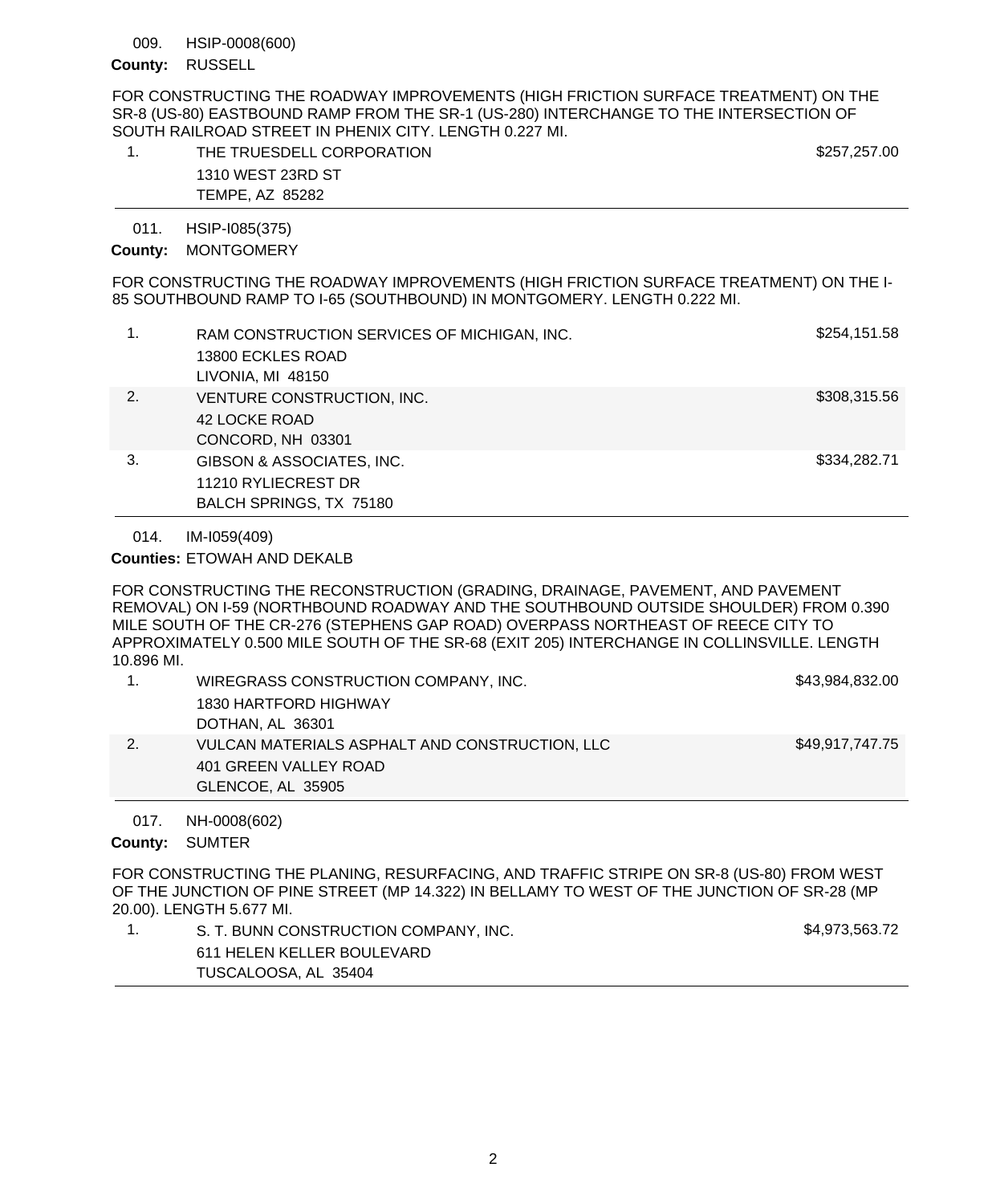#### RP-NH-FMGR-0005(562), NH-0005(564) 023.

## County: DALLAS

FOR CONSTRUCTING THE PLANING, RESURFACING, GUARDRAIL INSTALLATION, STEEL BLOCKOUT REPLACEMENT, AND TRAFFIC STRIPE ON SR-5 FROM THE INTERSECTION OF CR-21 TO THE PERRY COUNTY LINE. LENGTH 7.822 MI.

1. ASPHALT CONTRACTORS, INC. And the state of the state of the state of the state of the state of the state of the state of the state of the state of the state of the state of the state of the state of the state of the sta 6730 TAYLOR CIRCLE MONTGOMERY, AL 36117-0000

RP-STPAA-HSIP-0172(505) 024.

### County: MARION

FOR CONSTRUCTING THE SAFETY WIDENING, MICRO-MILLING, RESURFACING, AND TRAFFIC STRIPE ON SR-172 FROM THE FRANKLIN COUNTY LINE TO THE INTERSECTION OF SR-17 IN HACKLEBURG. LENGTH 6.013 MI.

| S. T. BUNN CONSTRUCTION COMPANY, INC. | \$2,846,035.37 |
|---------------------------------------|----------------|
| 611 HELEN KELLER BOULEVARD            |                |
| TUSCALOOSA, AL 35404                  |                |
| ROGERS GROUP, INC.                    | \$3,189,526.87 |
| 421 GREAT CIRCLE ROAD                 |                |

STPAA-0019(507) 028.

County: FRANKLIN

FOR CONSTRUCTING THE MICRO-MILLING, RESURFACING, AND TRAFFIC STRIPE ON SR-19 FROM THE MARION COUNTY LINE TO THE JUNCTION OF SR-172 SOUTHEAST OF VINA. LENGTH 3.600 MI.

1. ROGERS GROUP, INC. \$1,050,746.84 421 GREAT CIRCLE ROAD NASHVILLE, TN 37228-0000

NASHVILLE, TN 37228-0000

STPAA-0022(533) 029.

County: RANDOLPH

FOR CONSTRUCTING THE MICRO-MILLING, RESURFACING, AND TRAFFIC STRIPE ON SR-22 FROM A POINT 0.610 MILE EAST OF THE JUNCTION OF CR-855 (MP 157.835) TO THE INTERSECTION OF SR-1 (US-431) IN ROANOKE. LENGTH 2.234 MI.

|    | GARY INGRAM GRADING & PAVING, INC. | \$808,246.71   |
|----|------------------------------------|----------------|
|    | 1767 GRIFFIN SHOALS ROAD           |                |
|    | DADEVILLE, AL 36853                |                |
| 2. | MIDSOUTH PAVING, INC.              | \$1,062,581.03 |
|    | 500 RIVERHILLS PARK, SUITE 590     |                |
|    | BIRMINGHAM, AL 35242               |                |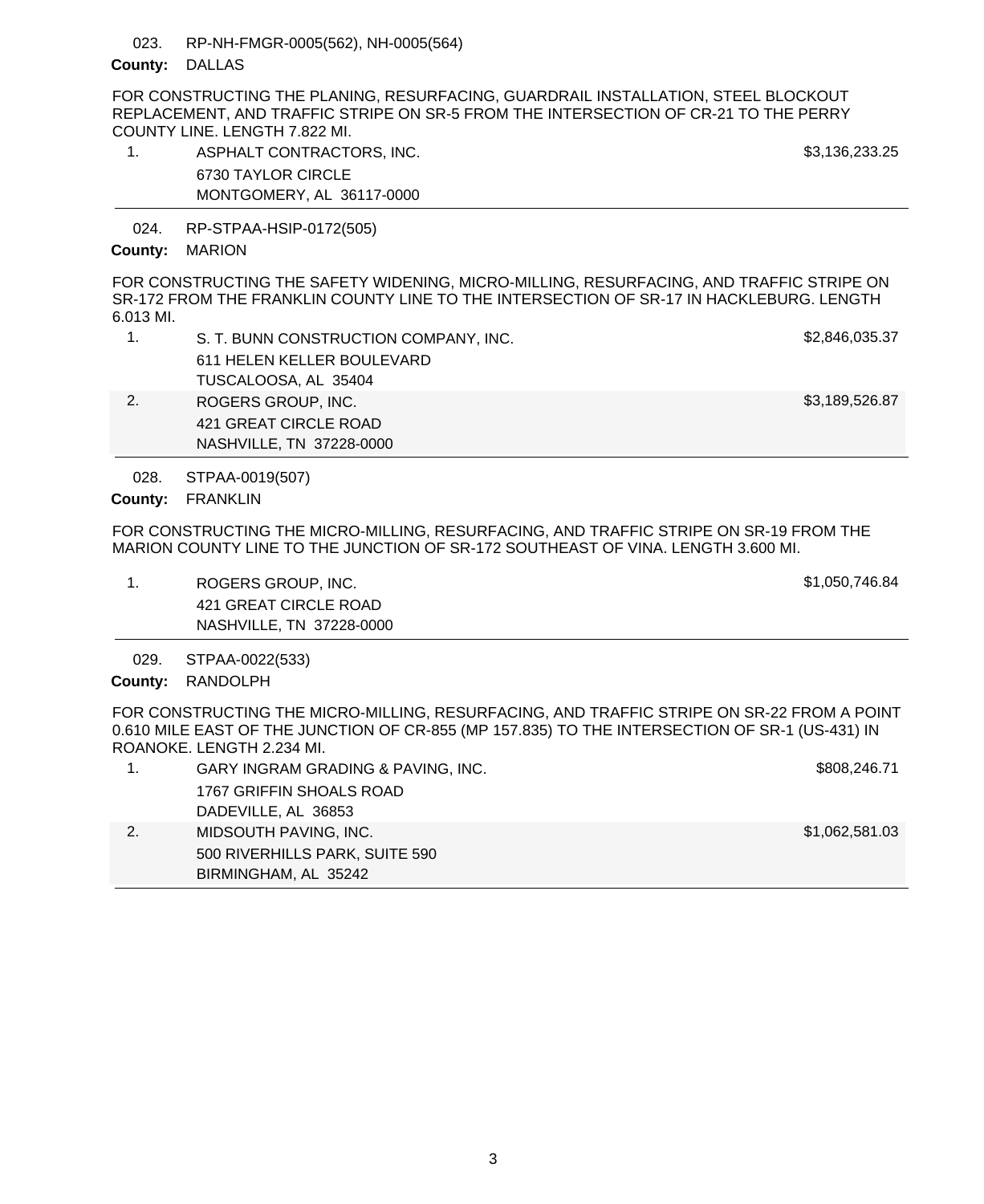#### STPAA-0069(570) 030.

### Counties: CULLMAN AND MARSHALL

FOR CONSTRUCTING THE PLANING, RESURFACING, AND TRAFFIC STRIPE ON SR-69 FROM 0.171 MILE SOUTH OF THE INTERSECTION OF SR-67 TO 0.134 MILE SOUTH OF THE SR-53 (US-231) OVERPASS IN ARAB. LENGTH 5.510 MI.

| $\overline{1}$ . | WHITAKER CONTRACTING CORPORATION     | \$2,269,923.89 |
|------------------|--------------------------------------|----------------|
|                  | 692 CONVICT CAMP ROAD                |                |
|                  | GUNTERSVILLE, AL 35976-0000          |                |
| 2.               | ROGERS GROUP, INC.                   | \$2,324,624.24 |
|                  | 421 GREAT CIRCLE ROAD                |                |
|                  | NASHVILLE, TN 37228-0000             |                |
| 3.               | WIREGRASS CONSTRUCTION COMPANY, INC. | \$2,848,147.47 |
|                  | 1830 HARTFORD HIGHWAY                |                |
|                  | DOTHAN, AL 36301                     |                |

#### STPAA-0093(503) 031.

## County: PIKE

FOR CONSTRUCTING THE PLANING, RESURFACING, AND TRAFFIC STRIPE ON SR-93 FROM THE JUNCTION OF SR-53 (US-231) TO THE JUNCTION OF LAKEVIEW DRIVE IN BRUNDIDGE. LENGTH 2.429 MI.

|    | WIREGRASS CONSTRUCTION COMPANY, INC. | \$1,204,441.75 |
|----|--------------------------------------|----------------|
|    | 1830 HARTFORD HIGHWAY                |                |
|    | DOTHAN, AL 36301                     |                |
| 2. | MIDSOUTH PAVING, INC.                | \$1,258,939.11 |
|    | 500 RIVERHILLS PARK, SUITE 590       |                |
|    | BIRMINGHAM, AL 35242                 |                |

STPAA-0205(511) 032.

County: MARSHALL

FOR CONSTRUCTING THE MICRO-MILLING, RESURFACING, AND TRAFFIC STRIPE ON SR-205 FROM THE ETOWAH COUNTY LINE TO THE JUNCTION OF HENDERSON AVENUE IN ALBERTVILLE. LENGTH 2.280 MI.

|    | WHITAKER CONTRACTING CORPORATION     | \$1,180,243.04 |
|----|--------------------------------------|----------------|
|    | 692 CONVICT CAMP ROAD                |                |
|    | GUNTERSVILLE, AL 35976-0000          |                |
| 2. | WIREGRASS CONSTRUCTION COMPANY, INC. | \$1,300,407.72 |
|    | 1830 HARTFORD HIGHWAY                |                |
|    | DOTHAN, AL 36301                     |                |

STPAA-FMGR-0006(582) 035.

County: BULLOCK

FOR CONSTRUCTING THE MICRO-MILLING, RESURFACING, STEEL BLOCKOUT REPLACEMENT, AND TRAFFIC STRIPE ON SR-6 (US-82) FROM A POINT 0.450 MILE EAST OF THE BOWLIN CREEK BRIDGE TO THE JUNCTION OF CONECUH AVENUE WEST IN UNION SPRINGS. LENGTH 5.276 MI.

| ASPHALT CONTRACTORS, INC.            | \$1,259,113.00 |
|--------------------------------------|----------------|
| 6730 TAYLOR CIRCLE                   |                |
| MONTGOMERY, AL 36117-0000            |                |
| WIREGRASS CONSTRUCTION COMPANY, INC. | \$1,895,321.26 |
| 1830 HARTFORD HIGHWAY                |                |
| DOTHAN, AL 36301                     |                |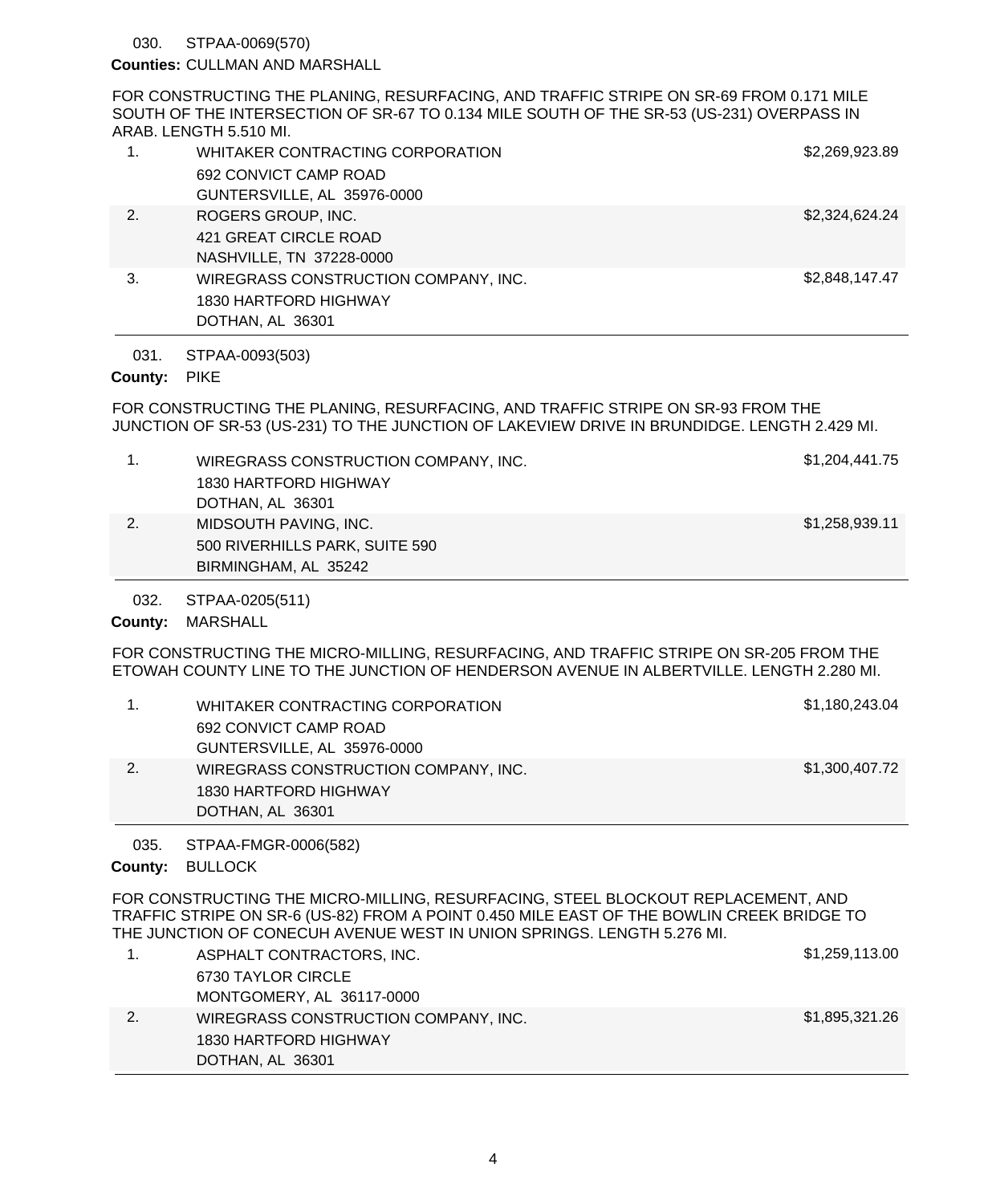### STPAA-HSIP-FMGR-0049(515) 042.

# County: TALLAPOOSA

FOR CONSTRUCTING THE SAFETY WIDENING, MICRO-MILLING, RESURFACING, BRIDGE GUARDRAIL RETROFIT, AND TRAFFIC STRIPE ON SR-49 FROM THE JUNCTION OF SR-38 (US-280) IN DADEVILLE TO A POINT 0.084 MILE SOUTH OF THE JUNCTION OF CR-57 (MP 39.710). LENGTH 8.311 MI.

| GARY INGRAM GRADING & PAVING, INC. | \$2,840,415.64 |
|------------------------------------|----------------|
| 1767 GRIFFIN SHOALS ROAD           |                |
| DADEVILLE, AL 36853                |                |

STPAA-HSIP-MR22(900) 044.

# County: MOBILE

FOR CONSTRUCTING THE SAFETY WIDENING, PLANING, RESURFACING, STEEL BLOCKOUT REPLACEMENT, AND TRAFFIC STRIPE ON I-65 (SERVICE ROADS) FROM THE SR-16 (US-90) INTERCHANGE IN MOBILE TO THE SR-17 (US-45) INTERCHANGE IN PRICHARD. LENGTH 12.997 MI.

| 1. | JOHN G. WALTON CONSTRUCTION COMPANY, INC.<br>1806 WOLF RIDGE ROAD<br>MOBILE, AL 36618 | \$3,935,231.67 |
|----|---------------------------------------------------------------------------------------|----------------|
| 2. | H. O. WEAVER & SONS, INC.<br>7450 HOWELLS FERRY ROAD<br>MOBILE, AL 36618              | \$3,941,026.43 |
| 3. | MOBILE ASPHALT COMPANY, LLC<br>3151 HAMILTON BOULEVARD<br>THEODORE, AL 36582          | \$4,223,883.78 |

STPOA-4116(250) 051.

# County: LEE

FOR CONSTRUCTING THE DRAINAGE IMPROVEMENTS, WIDENING, PLANING, RESURFACING, AND TRAFFIC STRIPE ON SOUTH COLLEGE STREET, SAMFORD AVENUE, GAY STREET, AND REESE AVENUE IN AUBURN. LENGTH 0.429 MI.

- 1. D & J ENTERPRISES, INC. \$5,202,922.00
	- 3495 LEE RD.10 AUBURN, AL 36832-8040

ATRP2-46-2021-046 055.

County: MARENGO

FOR CONSTRUCTING THE SAFETY IMPROVEMENTS (ROADWAY LIGHTING INSTALLATION) ON SR-8 (US-80) AT THE WESTROCK PAPER MILL ENTRANCES. LENGTH 1.912 MI.

|    | STONE & SONS ELECTRICAL CONTRACTORS, INC.<br>2530 QUEENSTOWN ROAD<br>BIRMINGHAM, AL 35210-0000 | \$573,220.84 |
|----|------------------------------------------------------------------------------------------------|--------------|
| 2. | TEMPLE ELECTRIC COMPANY, INC.<br>108 NORTH 24TH STREET<br>GADSDEN, AL 35904-0000               | \$609,169.50 |
| 3. | STONE ELECTRIC COMPANY, INC.<br>4624 5TH AVE, SOUTH<br>BIRMINGHAM, AL 35222-0000               | \$624,795.51 |